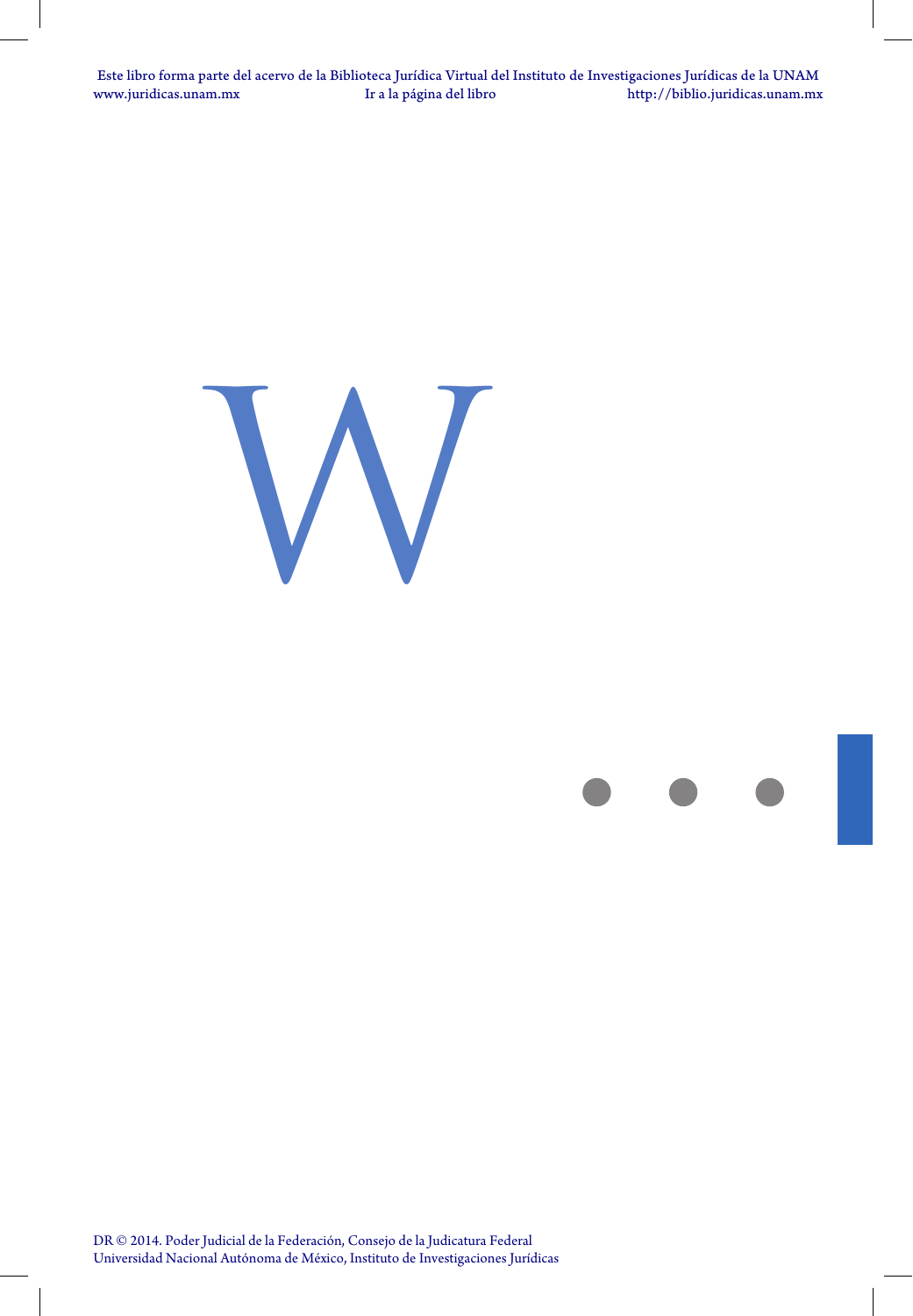## **THE WRIT OF CERTIORARI IN THE SUPREME COURT OF THE UNITED STATES**

One of the peculiarities of the U.S. judicial system when compared with most other legal systems is the discretionary nature of the jurisdiction of the Supreme Court of the United States. Almost all of the cases that are decided by the Supreme Court of the United States come to the Court under its discretionary jurisdiction. The mechanism by which the Supreme Court agrees to hear such cases is the writ of *certiorari*. The writ of *certiorari* technically is an order to a lower court to deliver the record to the Supreme Court so that the Court may review the lower court's decision. A writ of *certiorari* can be sent to a federal court of appeals or to a state court of last resort.

Other than a small area of original jurisdiction and a small area of mandatory appellate jurisdiction, the Court's docket is comprised of cases that it agrees to hear under its discretionary appellate —or *certiorari*— jurisdiction. This past term of the Supreme Court, all of the 78 cases decided by the Supreme Court arrived at the Court by means of its *certiorari* jurisdiction.

The Supreme Court's discretionary appellate jurisdiction extends to cases in a federal court of appeals and to some cases from the court of last resort of a U.S. state. Cases from the federal courts of appeal typically come to the Supreme Court only after there has been a merits decision by the appellate court. The Supreme Court technically may grant the writ once an appeal has been filed in the appellate court but this is a very rare occurrence. In order to seek the writ of *certiorari* to review a state court decision, the decision under review must have been based on federal law. If the decision was based on "adequate and independent" state law grounds, then it will not be eligible for Supreme Court review; this is because the state courts of last resort are the ultimate judicial arbiters of the interpretation of their state laws; the federal court, including the Supreme Court of the United States, have no special expertise or power over *state* (as opposed to *federal*) law.

The decision whether or not to grant the writ of *certiorari* rests exclusively in the discretion of the Court. The discretionary nature of the Court's *certiorari* jurisdiction reflects the fundamental and limited role of the Supreme Court of the United States. It is not an ordinary appellate court concerned with achieving justice in individual cases; instead, the Court is focused more on the general public importance of issues and with achieving uniformity of federal law. At the end of the day, the Court's extraordinary level of control over its own docket gives the Court the power to define its own institutional role.

Rule 10 of the Rules of the Supreme Court sets forth some of the reasons justifying grant of the writ of *certiorari*. Among them are: when there is a split of authority on an important federal question among the courts of appeals and/or state courts of last resort; and when a lower court decision deals with an important question of federal law that has not been but should be settled by the Supreme Court. Rule 10 affirms that the stated bases for granting the writ are "neither controlling nor fully measuring the Court's discretion", thus reinforcing the discretionary nature of the writ.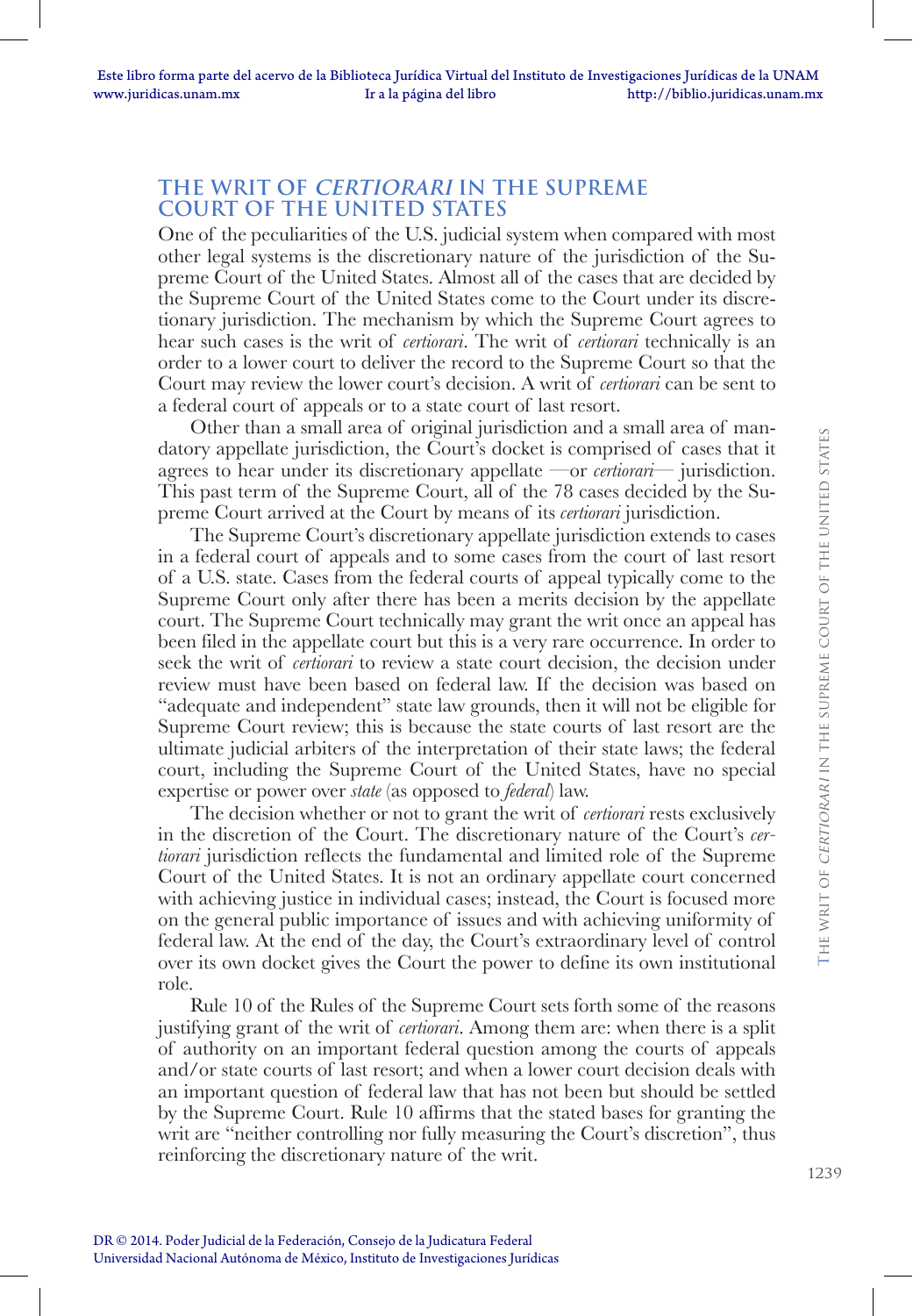Technically, the denial of the writ of *certiorari* is not to be construed as an expression by the Court of its view as to the merits of the case. Denial of the writ cannot be used to support the proposition that any number of the Justices believes that the case was properly decided below.

Supreme Court rules limit the length of a petition for a writ of *certiorari* to 9,000 words, and the Court admonishes petitioners to be as concise as possible. The time for petitioning for the writ of *certiorari* is 90 days after entry of the judgment below. The rules provide that the respondent may file a brief in opposition within 30 days after the case is docketed. The brief in opposition is also limited to 9,000 words. The petitioner then has the option of filing a reply brief, limited to 3,000 words in length. Any party may file a supplemental brief at any time while the petition is pending to draw the Court's attention to information that was not available at the time of the party's last submission.

The method by which the Justices have reviewed the petitions for a writ of *certiorari* has changed over time. Originally, the Chief Justice provided summaries of the facts and the issues raised in each case, which were then discussed at a conference among the Justices. In 1935, Chief Justice Hughes introduced what was called the "dead list" —a list of cases that would not be discussed by the Justices in conference—. Because not every case would be reviewed in conference, the Justices began to rely more on their clerks to write memoranda on *certiorari* petitions.

Today, most Justices review *certiorari* requests by means of the "certiorari pool". The *certiorari* pool was first suggested by Justice Powell in 1972 to ease the burden on the Justices and their staff. Under the *certiorari* pool, the Justices divide the petitions among all of their law clerks. Each clerk prepares a brief memorandum summarizing the petition and making a recommendation as to whether the writ should be granted. These memos, in turn, are circulated to all of the Justices. Based on these memoranda, the Chief Justice circulates to the Associate Justices a "discussion list" of cases to be discussed at conference. Other Justices may add additional cases to the discussion list.

The decision whether to grant the writ of *certiorari* is made under what is known as "the rule of four" —the writ will be granted if four of the nine justices agree—. Although an informal rule, it is firmly entrenched in Supreme Court procedure.

The announcement of both the grant and the denial of the writ of *certiorari* are technical, concise affairs; the Court simply issues an order stating that the writ is granted or denied. A denial is not accompanied by any explanation or justification, although in extremely rare cases one or more of the Justices may issue an opinion dissenting from the denial of the writ. The petitioner may file a motion for rehearing of the denial of a writ of certiorari. However, such motions are virtually never granted.

There is some criticism of what has been termed the Supreme Court's "shrinking plenary docket". Scholars have attributed the decline in the number of cases decided by the Supreme Court to a number of factors – including a drastic reduction in the Court's mandatory appellate jurisdiction, the

**T**he writ of certiorari in the supreme court of the united states

THE WRIT OF *CERTIORARI* IN THE SUPREME COURT OF THE UNITED STATES